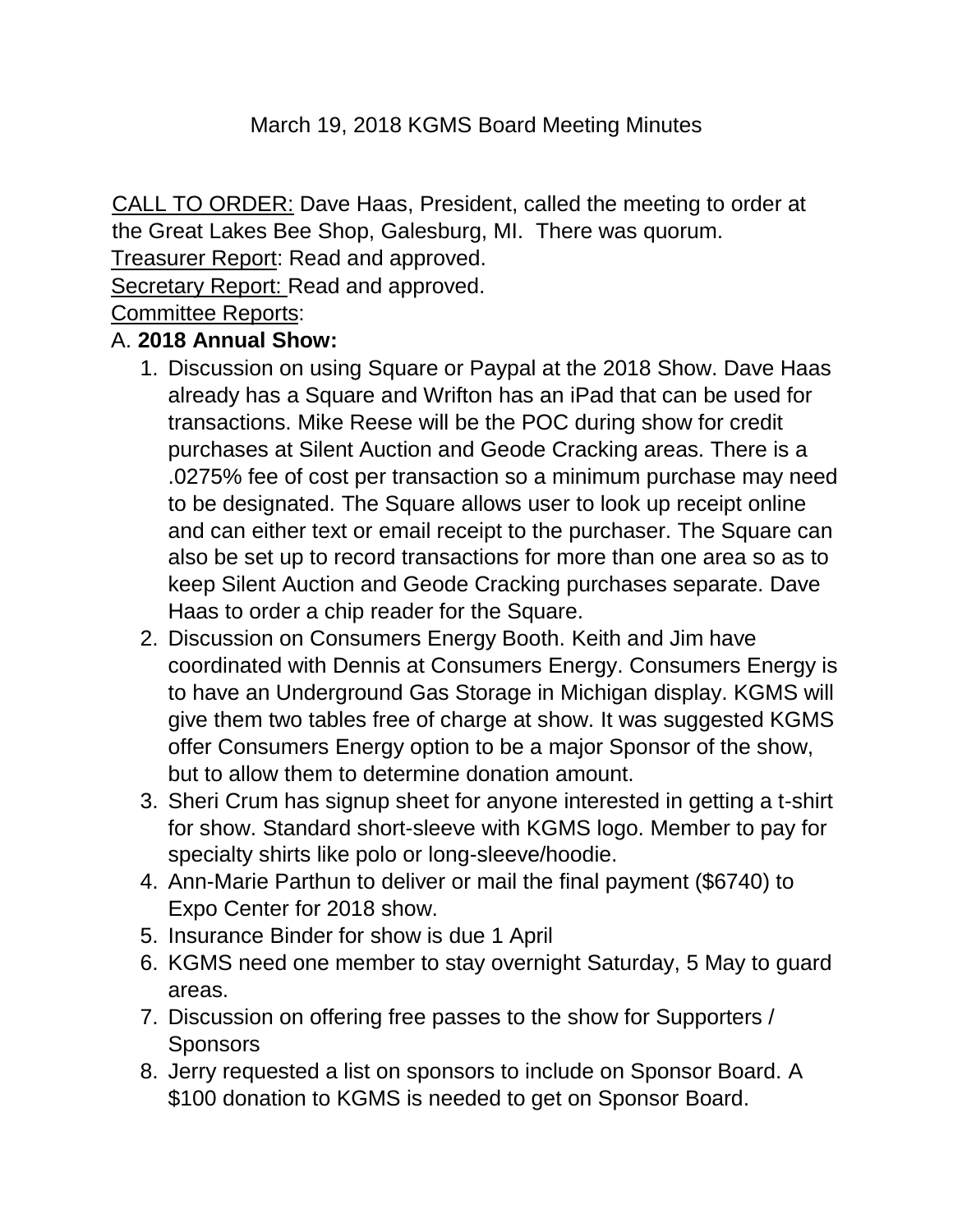Discussion on where to place sponsor board where it will be most visible. Last year it was placed at the entrance to main show area and was reported not very visible to attendees

- 9. Discussion to include Doors Family from TV Show Prospectors for next year show as they were not able to come this year. Motion was made to wait until Board Meeting after 2018 Show to discuss inclusion of new vendors. Motion was seconded and passed.
- 10. Donna Siebert to send Sue Haas a list of presenters at show so nametags can be made for them. Sue Haas also needs a list of volunteers and section leads for nametags. These would be 3-4" tags in a plastic holder that can be tied with a lanyard. Nametags would differentiate between KGMS Member, KGMS Board Member, Demonstrator and Presenter. There will also be blank ones so a name can be written in.

# **B. Advertising / Marketing**

- 1. Discussion on creating an educational pamphlet about club for potential sponsors.
- 2. Wrifton provided a draft version of tri-fold brochures to be given to show attendees.
- 3. Mobile Signage and Billboards too expensive for this year's show. Billboard would cost \$500 to switch out. Option to have yard signs for members to place in yard and print more mailers to distribute in community.
- 4. Julie Ford reported on recent actions. Currently working on an article for Encore and/or Michigan Home and Lifestyle Magazine for April 2019. First draft of article is due July 15. She is requesting 3-4 interviews to include KGMS President, members and Fieldtrip Chairman, information on KGMS mission, Kids activities, Lapidary Arts, WMU Scholarship info and American Federation membership info. Also, possible article for Rock and Gem magazine for 2019.

# **C. Demonstrator/Display Case Ribbons**

**1.** Motion was made to provide all display cases and demonstrators with a ribbon and to purchase eight (8) special ribbons for awards during the show. Display cases and demonstrator ribbons would be different styles. Motion seconded and passed.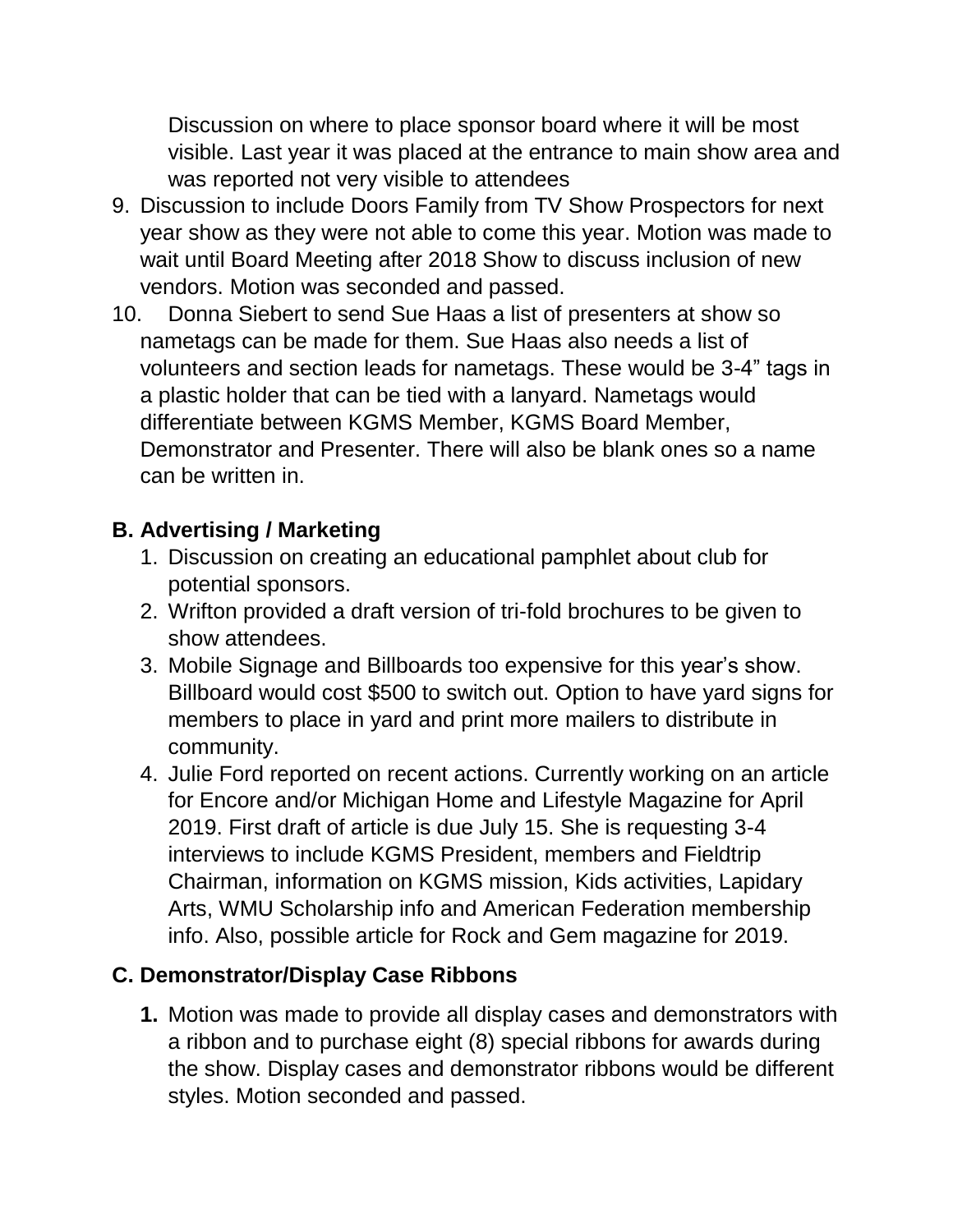**2.** Dave Haas presented Lapidary Tool Shop mock-up design

# **D. Membership**

- 1. Current KGMS bilaws state that persons working the annual KGMS Show must be members of the club in order to be covered under KGMS liability insurance. Wrifton mentioned he has several persons interested in volunteering at the show, but are not members. Discussion on charging yearly membership to those who only want to volunteer at show, but do not attend meetings or participate in fieldtrips. Motion was made to grant free membership to show volunteers until January. They must still fill out membership form. Motion seconded and passed.
- 2. Anna Marie volunteered to revise the KGMS membership application for those applicants who just want to work the show. As of January 2018, KGMS has 168 adults, 47 children
- 3. Discussion on definition of family. This is not specifically defined in the current KGMS Bilaws. Dave Haas presented a flowchart indicating several family definition options…Husband-Wife, Grandparent-grandkids, parents-children up to college age. Dave Haas suggested the Membership Application be updated to require potential members requesting a "family membership" to list by name members of the family to be included in membership. There was a suggestion that Grandparents with minor children be given special pricing. Action Item for the Board to revisit membership pricing after the show.
- 4. KGMS pays dues and insurance to Midwest Federation for each member- \$5. Suggestion for KGMS to wait to pay MWF dues until after January when a more accurate membership count can be obtained. Dave Haas to contact Kevin at MWF to find out how new members are covered

# **E. Food**

1. Keith asked for a \$2-3K food budget due to increased number of volunteers / presenters and vendors at the 2018 show. He is looking to rent a portable hot box and is planning food for 130-140 people over 3.5 days and 15-20 cases of water.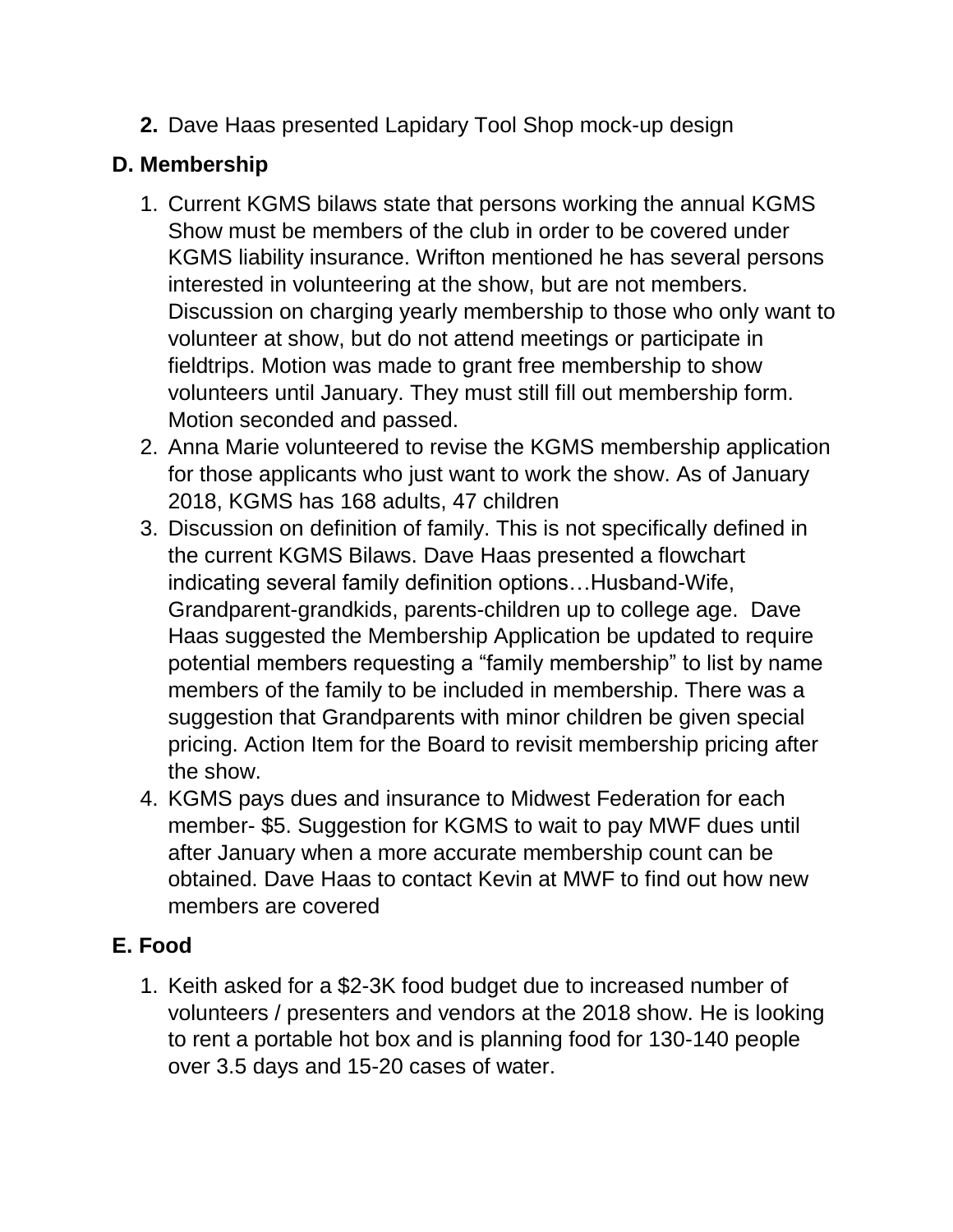# **F. Education Committee**

- 1. Donna Siebert to have a kids badge presentation at the beginning of the Banquet , Saturday May 5. For those not in attendance at the banquet, badge will be presented at June General Meeting. Dave Haas to let MWF know of presentation at show.
- 2. A motion was made to allow Donna Siebert to spend up to an additional \$750 on craft supplies for the 2018 Show Craft and Game area. Motion was seconded and passed.
- 3. Button Machine donated by the Starbucks was given to Dave Haas.

#### **G. Midwest Federation Meeting at Show**

1. A motion was made that KGMS pay for Midwest Federation Members who are interested to attend the evening Banquet Saturday, May 5. MWF members need to notify KGMS by April 15 if they are planning to attend so count can be given to the caterer. Motion was seconded and passed.

#### **H. Scholarships**

1. Elizabeth Schau scholarship fund currently contains \$545

Meeting adjourned at 9:27p.m. Next Board Meeting April 16, 2018 7:00p.m.

Recording Secretary

Cynthia Gauthier **Date Approved**: April 16, 2018 (corrected)

Board Title Elected Person Attended